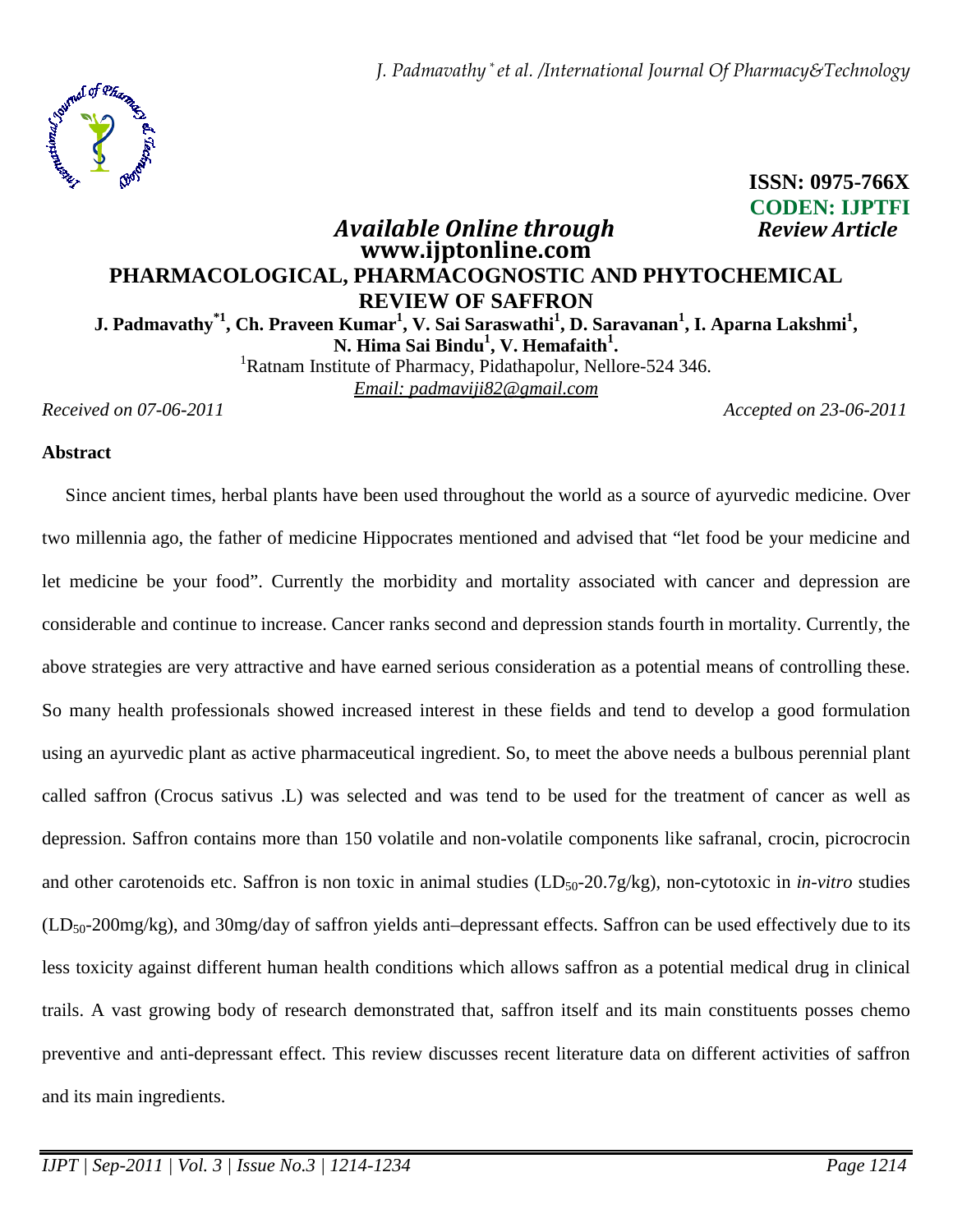*J. Padmavathy \* et al. /International Journal Of Pharmacy&Technology* **Key words:** Anticancer, Depression, Saffron.

### **Introduction:**

 Saffron is collected from dried stigmas of bulbous perennial plant called *Crocus sativus* belongs to the family Iridaceae<sup>1</sup>. Among the 85 species of *Crocus* genus, saffron is par excellent species due to its medicinal properties and outstanding feature of lilac to mauve colored flower with three stigmas which droop over the petals<sup>1-2</sup>. The word saffron is derived from the Arabic word Za'faran, which means "yellow" and is named due to its three yellow stamens, which lacks the active components and are not collected. Saffron is cultivated in the Middle Eastern Region of Eurasian continent, from Greece to Persia  $(Iran)^3$ . While Iran accounts for 70% of saffron worldwide, kashmiri saffron is widely considered superior due to its higher crocin content (Global press institute). The plant is propagated with the help of corms (bulbs) which divides to produce new plants. Each bulb produces one to seven flowers in which the stigmas are attached to the style<sup>4</sup>. The length of the stigmas is of 25-30 mm long. Hybridization of this plant produces an extra long stigmas and takes about 36,000 flowers to yield 1 pound of stigmas. World-wide, 190 tons of saffron are produced each year. Among 150 volatile and non-volatile components of saffron, approximately 40-50 constituents have been already identified and based on these data, we may justify that the pharmacological activity is due to the presence of a carotenoid called crocetin (mono and diglycosyl esters of polyene dicarboxylic acid) and crocin (digentiobiosyl ester of crocetin). The other constituent called picrocrocin is responsible for the bitter taste and volatile oil safranal is responsible for its characteristic honey like flavour<sup>5-9</sup>. Saffron is non toxic in animal studies (LD<sub>50</sub>-20.7g/kg), non-cytotoxic in *in-vitro* studies (LD<sub>50</sub>-200mg/kg), and 30mg/day of saffron yields mild to moderate anti–depressant effects and at this dose it has been found to be effective similar to Imipramine<sup>10</sup>. It was also found that the side effects like dry mouth and sedation with Imipramine can also be reduced by using saffron as an anti-depressant agent. Along with the above therapeutic effects, saffron has a multifarious applications as a biological specimen. The scientific classification of *Crocus sativus* was given in Table 1.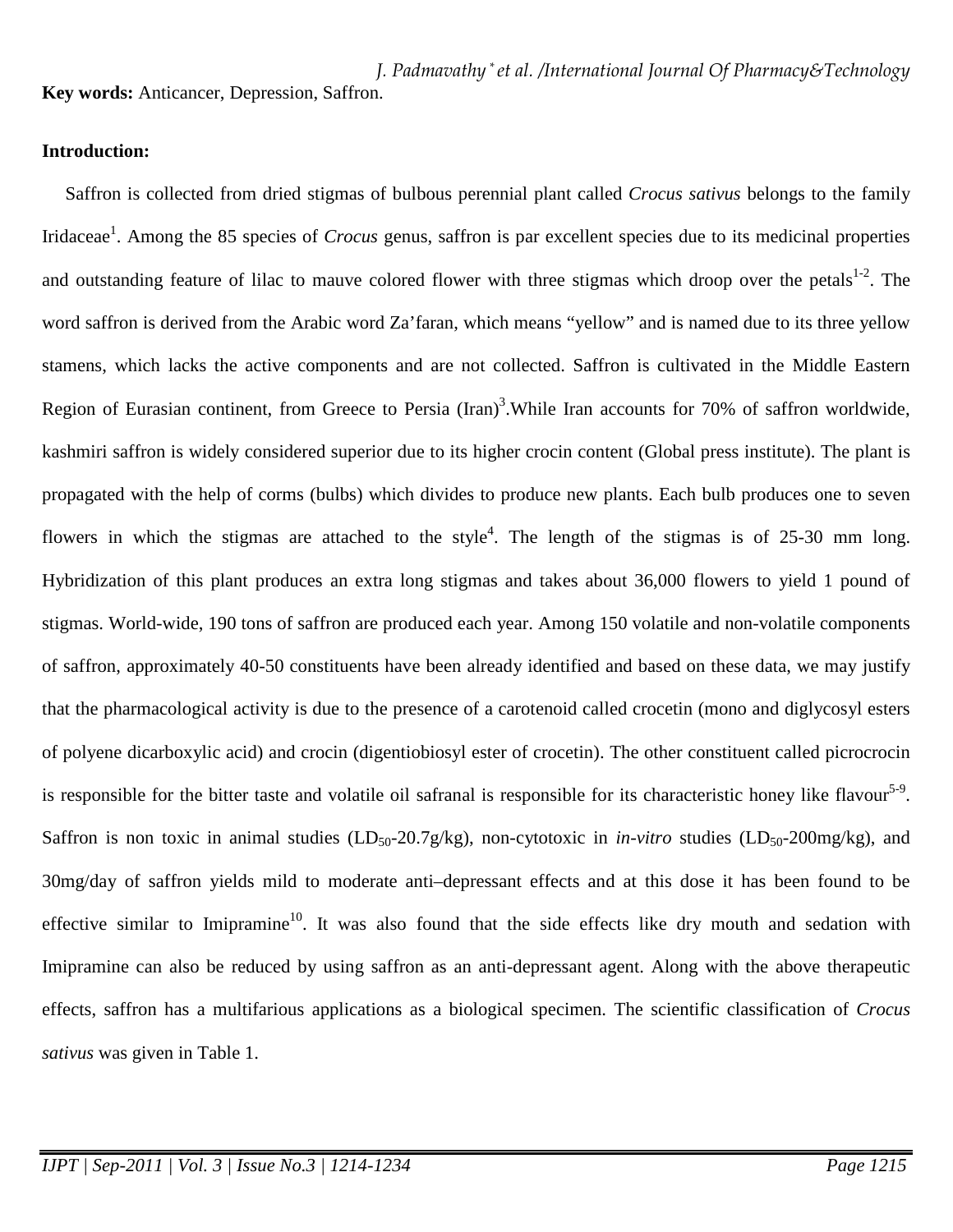| Kingdom    | Plantae       |
|------------|---------------|
| Divison    | Magnoliophyta |
| Class      | Liliopsida    |
| Order      | Asparagales   |
| Family     | Iridaceae     |
| Sub-Family | Crocoideae    |
| Genus      | Crocus        |
| Species    | C.sativus     |

# **Table 1: Taxonomical classification of Crocus sativus.**

# **Synonyms**

The names of this medicinal plant in 80 languages are mentioned below.

pharmaceutical *Stigmata Croci*

| Amharic  | Safron                          |
|----------|---------------------------------|
|          | زعفران                          |
| Arabic   | زَعْفرَان                       |
|          | Zafraan, Zafran                 |
| Armenian | Քրրքում, Քրքում                 |
|          | Kerkoom, Kerkum                 |
| Assamese | জাফৰাণ, জাফৰান, কুঙ্কুম, কুংকুম |
|          | Jafaran, Kunkum, Kungkum        |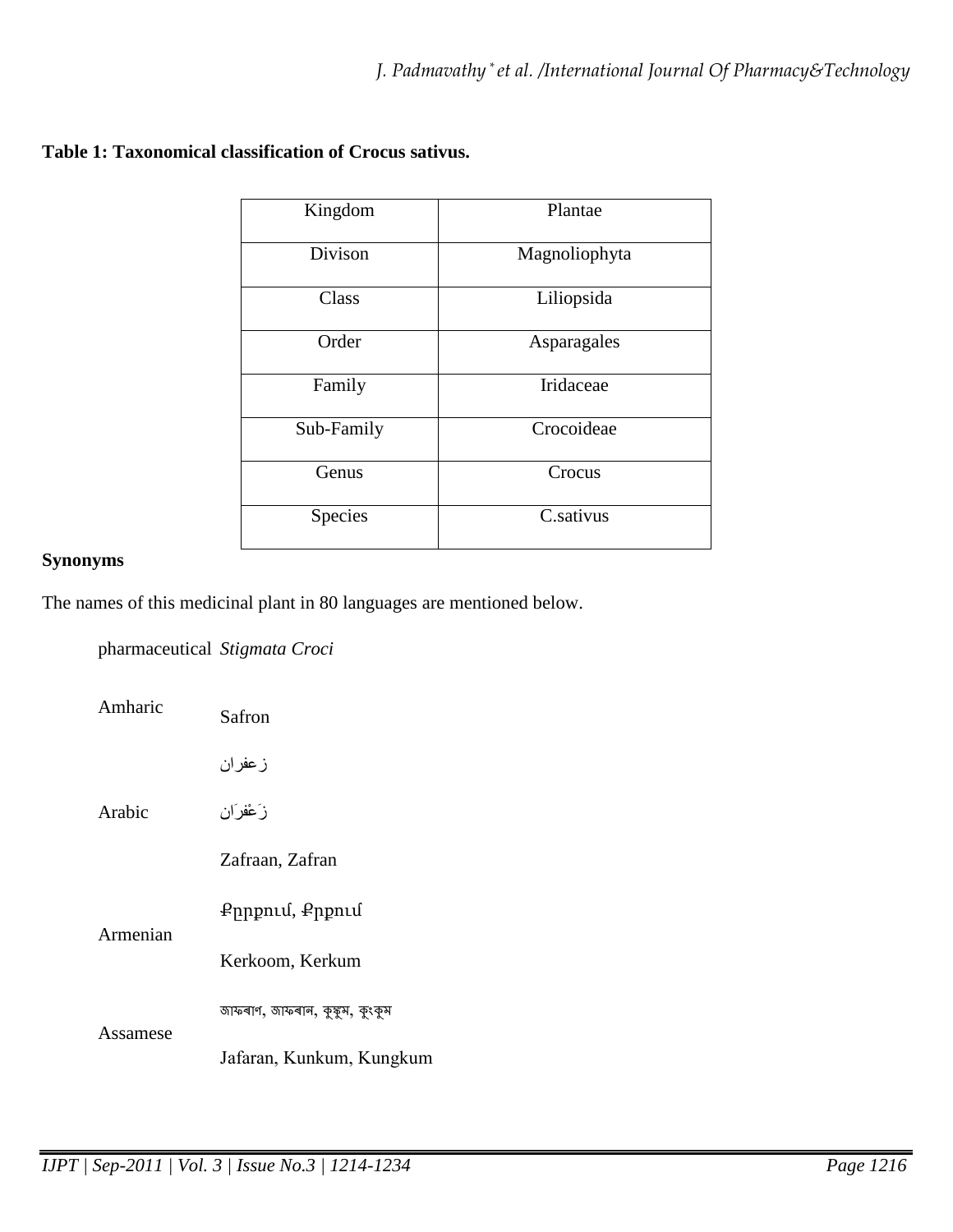|               | J. Padmavathy* et al. /International Journal Of Pharmacy&Technology<br>Zəfəran |  |  |
|---------------|--------------------------------------------------------------------------------|--|--|
| Azeri         | Зәфәран                                                                        |  |  |
| <b>Basque</b> | Azaparán, Hupa                                                                 |  |  |
| Belarusian    | Шафран                                                                         |  |  |
|               | Shafran                                                                        |  |  |
| Bengali       | জাফরাণ, জাফরান                                                                 |  |  |
|               | Japhran, Jafran                                                                |  |  |
| Bulgarian     | Шафран                                                                         |  |  |
|               | Shafran                                                                        |  |  |
| Catalan       | Safrà                                                                          |  |  |
| Chinese       | 番紅花 [fàan hùhng fāa]                                                           |  |  |
| (Cantonese)   | Faan huhng faa                                                                 |  |  |
| Chinese       | 番紅花 [fān hóng huā], 藏红花 [zàng hóng huā]                                        |  |  |
| (Mandarin)    | Fan hong hua, Zang hong hua                                                    |  |  |
| Croatian      | Vrtni šafran                                                                   |  |  |
| Czech         | Šafrán                                                                         |  |  |
| Danish        | Safran                                                                         |  |  |
| Dhivehi       | د ده<br>لالامر                                                                 |  |  |
|               | Kukun                                                                          |  |  |
| Dutch         | Saffraan                                                                       |  |  |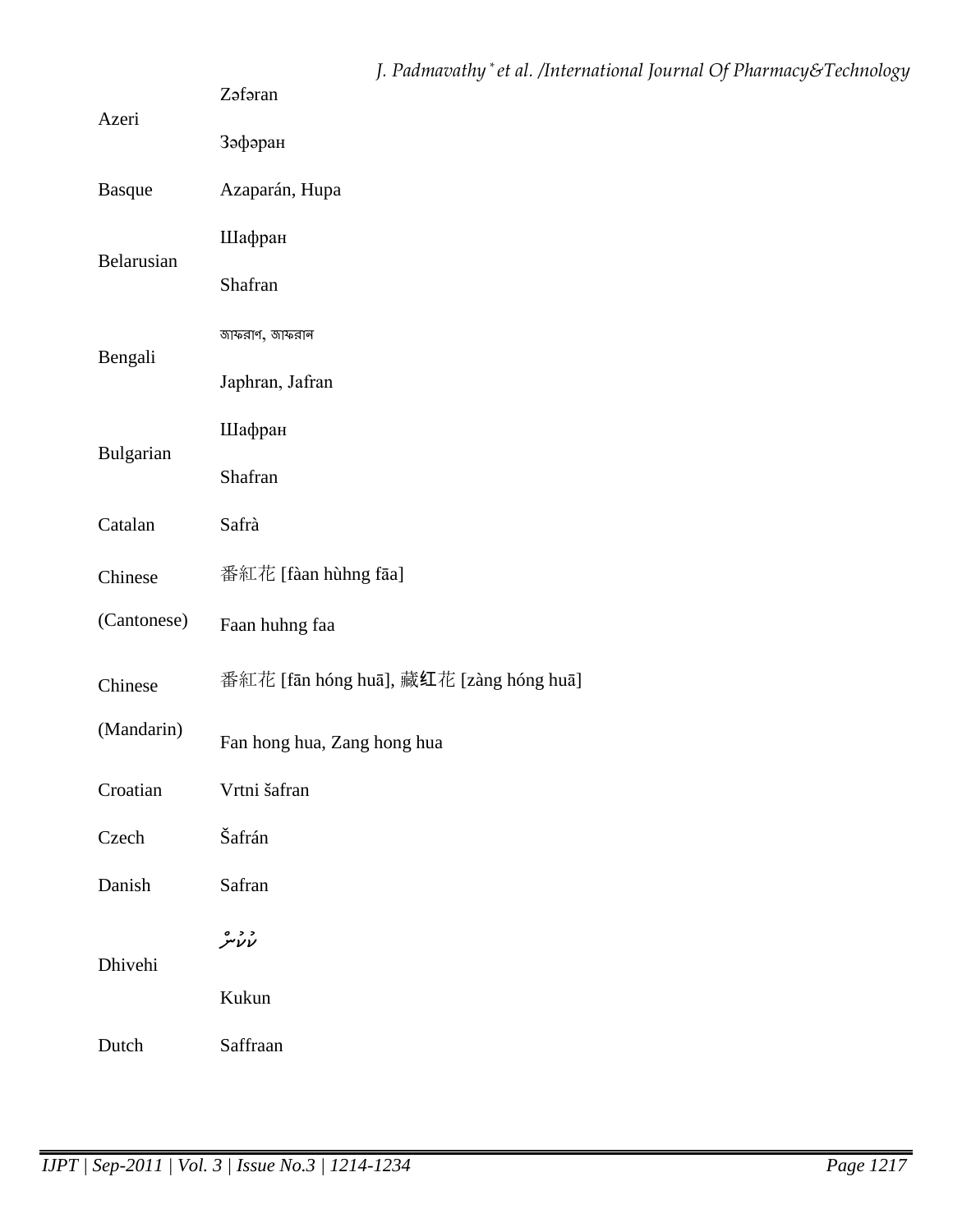| Esperanto   | J. Padmavathy * et al. /International Journal Of Pharmacy&Technology<br>Safrano |
|-------------|---------------------------------------------------------------------------------|
| Estonian    | Krookus, Safrankrookus, Safran                                                  |
| Farsi       | زعفران                                                                          |
|             | Za'afaran, Zaafaran                                                             |
| Finnish     | Sahrami                                                                         |
| French      | Safran                                                                          |
| Gaelic      | Crò, Cròdh, Cròch                                                               |
| Galician    | Azafrán                                                                         |
| Georgian    | ზაფრანა                                                                         |
|             | Zaprana, Zaphrana                                                               |
| German      | Safran                                                                          |
| Greek       | Κρόκος, Σαφράνι, Ζαφορά                                                         |
|             | Krokos, Safrani, Zafora                                                         |
|             | Κρ⊡κος                                                                          |
| Greek (Old) | Krokos                                                                          |
| Gujarati    | કેસર                                                                            |
|             | Kesar                                                                           |
| Hebrew      | זעפרן                                                                           |
|             | זְעַפּרָן                                                                       |
|             | Safran, Za'afran, Zafran                                                        |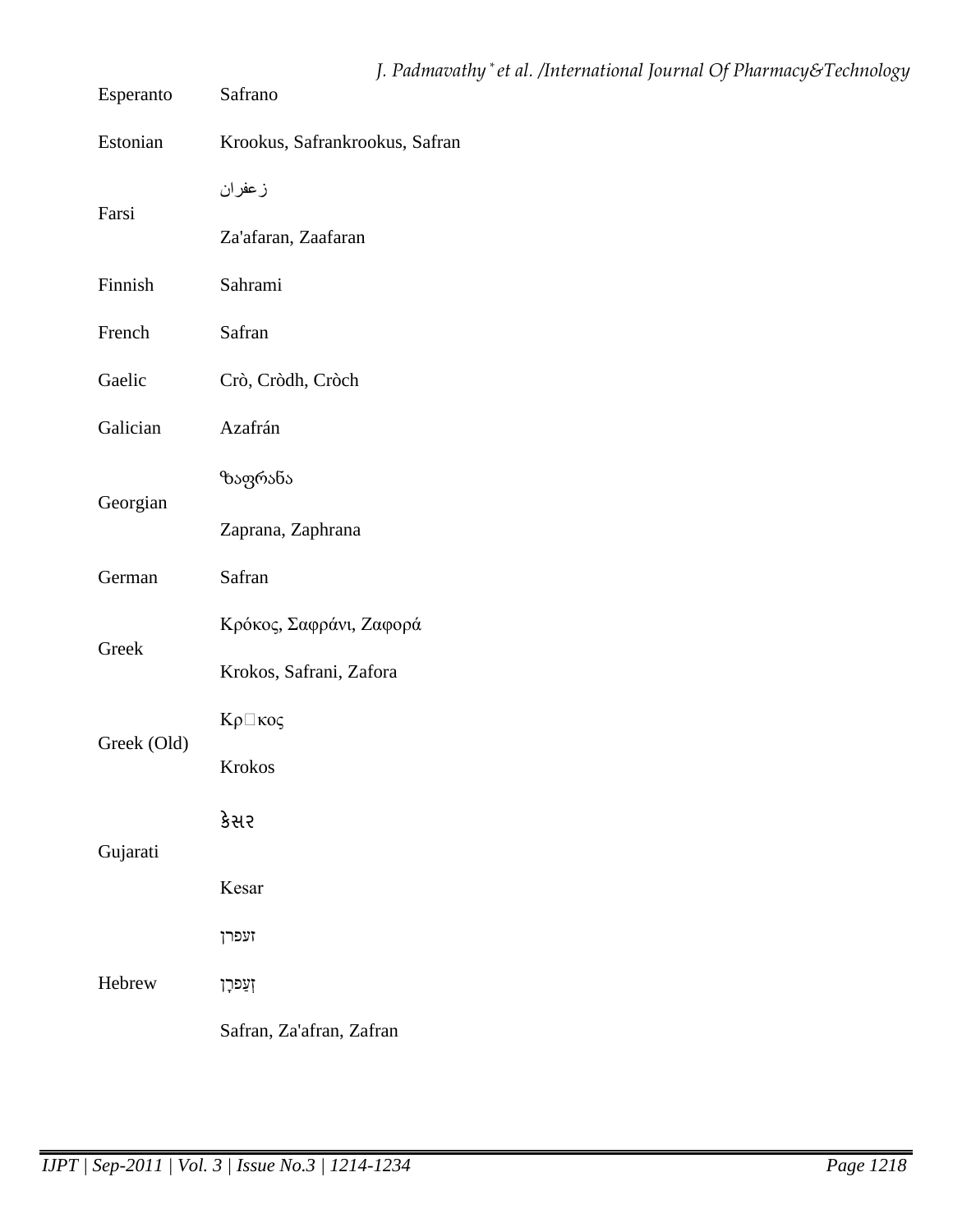| Hindi      | केसर, ज़ाफ़रान                     |
|------------|------------------------------------|
|            | Kesar, Zafran                      |
| Hungarian  | Füszersáfrány, Sáfrány             |
| Icelandic  | Saffran                            |
| Indonesian | Kunyit kering, Kuma-kuma, Sapran   |
| Irish      | Chróch                             |
| Italian    | Zaffarano, Zafferano               |
|            | 蕃紅花                                |
|            | さふらん                               |
| Japanese   | サフラン, バンコウカ                        |
|            | Safuran, Bankōka, Bankoka          |
|            | ಅಗ್ನಿಶಿಖೆ, ಕುಂಕುಮ ಕೇಸರಿ, ಕೇಸರಿ     |
| Kannada    | Agnishikhe, Kunkuma kesari, Kesari |
|            | ز عفران كونگ                       |
| Kashmiri   | Kung, Zafaran                      |
| Kazakh     | Зағыпаран, Запырангүл, Жауқазын    |
|            | Jawqazın, Zağıparan, Zapırangül    |
| Khmer      | Romiet                             |
| Korean     | 사프란, 샤프란                           |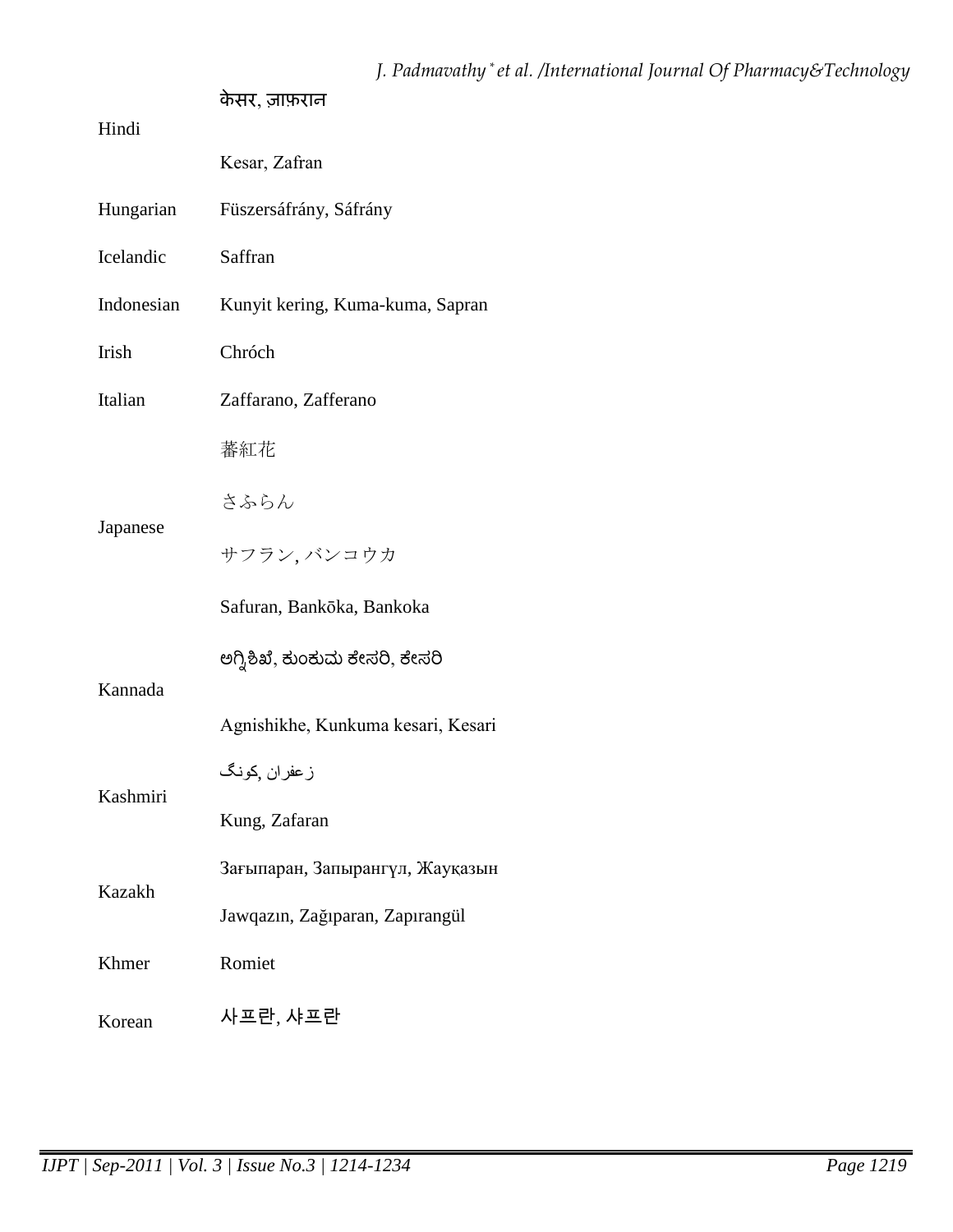|              | Sapuran, Syapuran                    |
|--------------|--------------------------------------|
| Latin        | Crocus, Safranum                     |
| Latvian      | Safrāna krokuss, Safrānaugs          |
| Lithuanian   | Šafranas                             |
| Macedonian   | Шафран                               |
|              | Šafran                               |
| Malay        | Koma koma                            |
|              | കാശ്മീരം, കുങ്കുമപൂ, >, കുങ്കുമപൂവ്  |
| Malayalam    | Kashmeeran, Kungumampoovu, Kunkumapu |
| Maltese      | Zaghfran, Zafran                     |
|              | केशर                                 |
| Marathi      | Keshar                               |
|              | केशर, कुंगकुम                        |
| Nepali       | Kesar, Kung-kum                      |
| (Nepalbhasa) | Kesar                                |
| Norwegian    | Safran                               |
|              | କସେର, କୁଙ୍କୁମ ଫୁଲ                    |
| Oriya        | Kesara, Kunkuma phul                 |
| Pahlavi      | Kurkum                               |
| Pashto       | Zaffaron                             |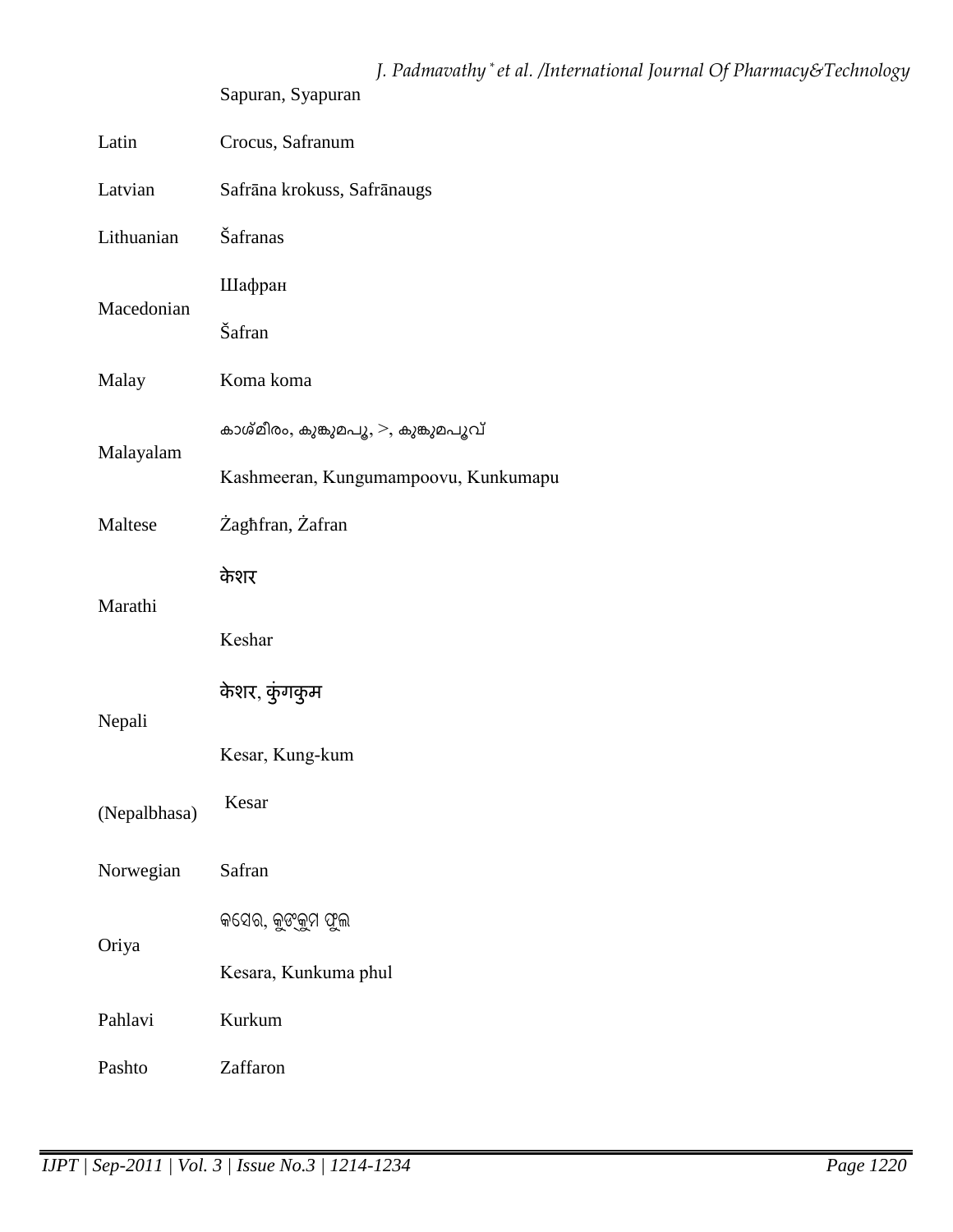| Polish     | J. Padmavathy * et al. /International Journal Of Pharmacy&Technology<br>Krokus uprawny, Szafran |
|------------|-------------------------------------------------------------------------------------------------|
| Portuguese | Açafrão, Açaflor                                                                                |
| Provençal  | Safran                                                                                          |
| Punjabi    | ਕੇਸ਼ਰ, ਕੇਸਰ                                                                                     |
|            | Keshar, Kesar                                                                                   |
| Romanian   | ofran (Şofran)                                                                                  |
|            | Шафран                                                                                          |
| Russian    | Shafran                                                                                         |
| Sanskrit   | Kumkuma, Kashmiirajan, Kashmiiran, Nagakeshara                                                  |
| Serbian    | Шафран                                                                                          |
|            | Šafran                                                                                          |
| Slovak     | Šafrán siaty, Šafrán                                                                            |
| Slovenian  | Žafran                                                                                          |
| Spanish    | Azafrán                                                                                         |
| Swahili    | Zafarani                                                                                        |
| Swedish    | Saffran                                                                                         |
| Tagalog    | Kashubha                                                                                        |
| Tamil      | குங்குமப்பூ                                                                                     |
|            | Kungumapu, Kungumappu                                                                           |
| Telugu     | కుంకుమపువ్వు                                                                                    |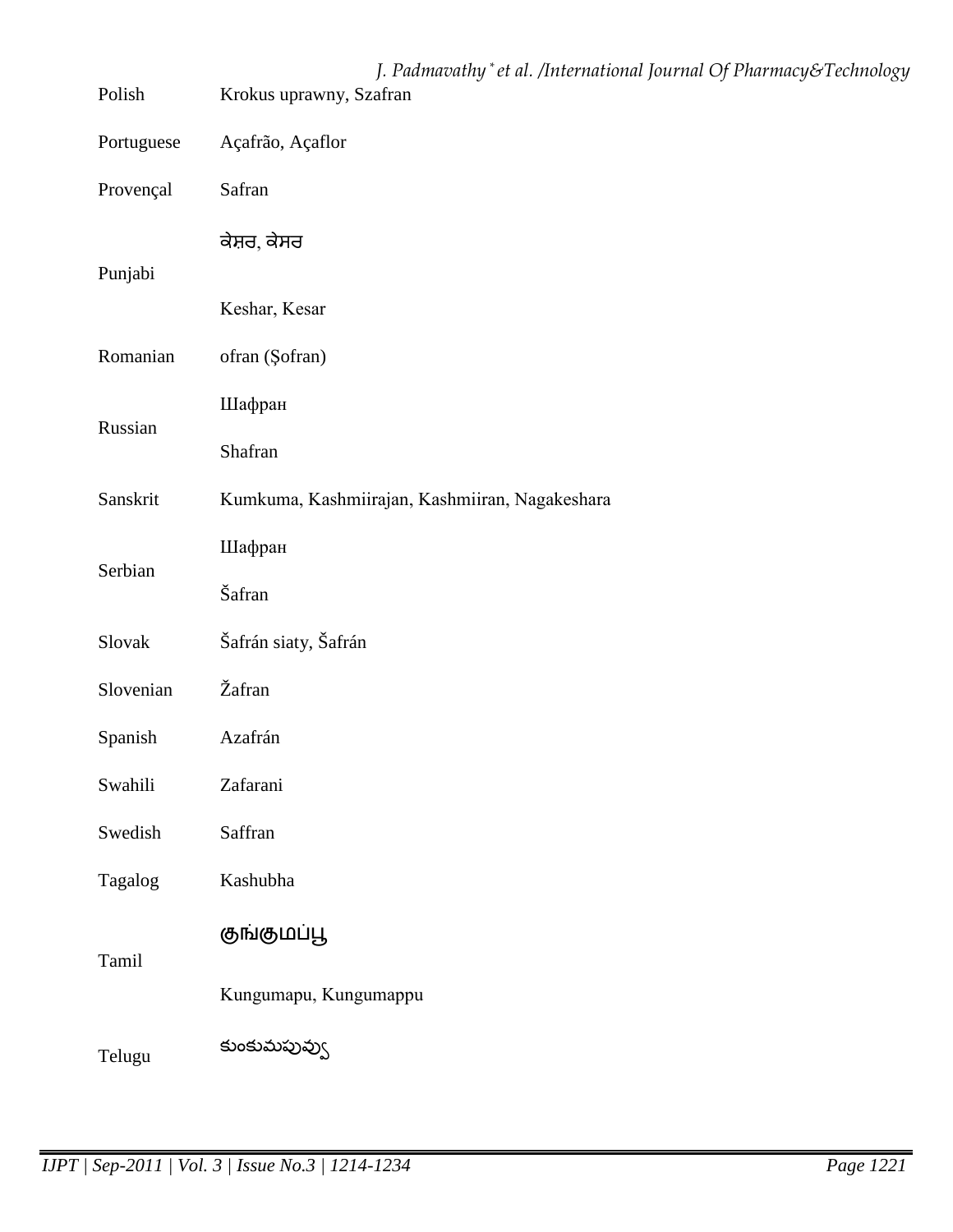|            | J. Padmavathy*et al. /International Journal Of Pharmacy&Technology<br>Kunkumapuvvu |
|------------|------------------------------------------------------------------------------------|
| Thai       | หญ้าฝรั่น                                                                          |
|            | Ya faran                                                                           |
| Tibetan    |                                                                                    |
|            | Gur-kum, Kha-che kye, Kunkum (uncertain)                                           |
| Turkish    | Safran, Zağferan                                                                   |
| Ukrainian  | Шафран, Крокус                                                                     |
|            | Shafran, Krokus                                                                    |
| Urdu       | كيسر ,زعفران                                                                       |
|            | Zafran, Kisar                                                                      |
| Uzbek      | Zafaron                                                                            |
|            | Зафарон                                                                            |
| Vietnamese | Màu vàng nghệ, Quí nghệ, Nghệ tây                                                  |
|            | Mau vang nghe, Qui nghe, Nghe tay                                                  |
| Yiddish    | זאַפֿראָן ,זאַפֿרען                                                                |
|            | Zafren, Zafron                                                                     |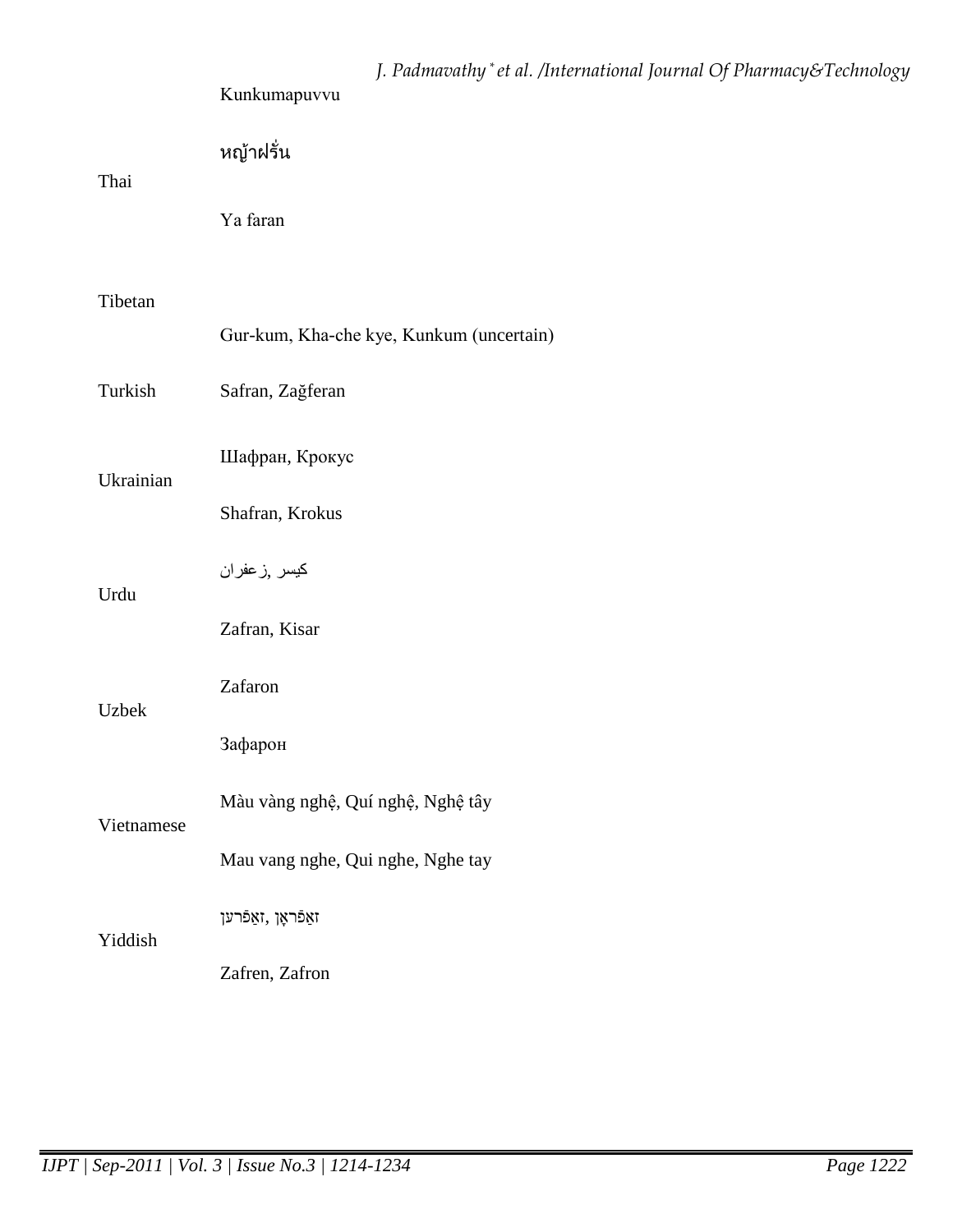# **Origin and cultivation11,14**

Saffron was cultivated from back more than 3000 years. It was originated from a wild precursor named *Crocus cartwrightianus*. Experts believe that saffron was first documented in 7<sup>th</sup> century BC. Mild winters with heavy snowfall and hot summers are excellent conditions for the plant's growth. Saffron grows well under temperate and dry climates; its vegetative growth coincides with cold weather and freezing condition. Annual rainfall requirement for saffron is about 300 mm. Saffron's maximum water requirement is in March and April of about 15 to 20 liters per m<sup>2</sup> per irrigation period. Saffron tolerates maximum of +45°C and minimum of -18°C. Planting is mostly done in june and corms are lodged 7-15 cm deep. Mother corms are planted deeper that yields high quality saffron but yields less flowers. *Crocus sativus* prefers loose, low density, well-watered and well-dried calcareous soils with high organic solvent. After a period of dormancy through the summer, harvesting is done at the time when flowers quickly wilt as the day passes. Few images of this plant are shown in Fig 1,2,3.



Fig-1 (Flower with stigmas) Fig-2 (corms) Fig-3 (Dried stigmas)

# **Phytochemical constituents15-18**

Saffron consists of a wide range of chemical constituents as shown in the Table 2.

The other active components are essential oils (volatile oil) in 0.3- 1.5%, crocin derived from crocetin about 2%, carotenes 8%, picrocrocin and safranal 4%. The active constituents present are the degradative products of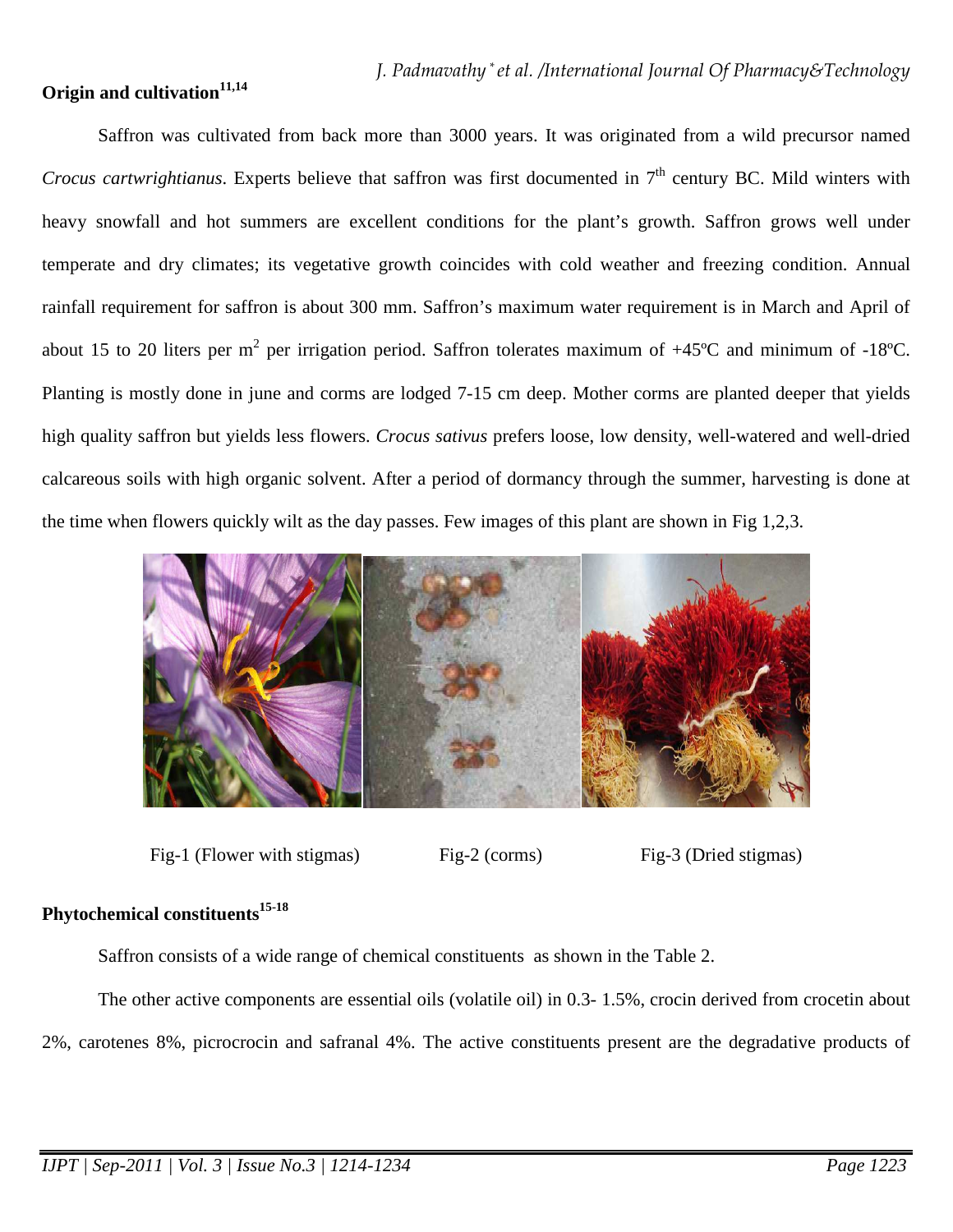*J. Padmavathy \* et al. /International Journal Of Pharmacy&Technology* zeaxanthin and to a small extent from lycopene and beta-carotene. The degradative products from zeaxanthin formed from bio-oxidative cleavage are shown in the graphical abstract below.

## **Table 2: Chemical Constituents of** *crocus sativus.*

| <b>Substance</b>                                | <b>Proportion</b> |
|-------------------------------------------------|-------------------|
| Simple sugars                                   | $12 - 15%$        |
| Water                                           | $9 - 14%$         |
| Proteins, amino acids, other nitrogen compounds | $11 - 13%$        |
| Cellulose (fiber)                               | $4 - 7%$          |
| Fats                                            | $3 - 8%$          |
| Minerals (measured as acid soluble ash)         | $1 - 1.5%$        |
| Other non-nitrogen (mainly complex sugars)      | about 40%         |

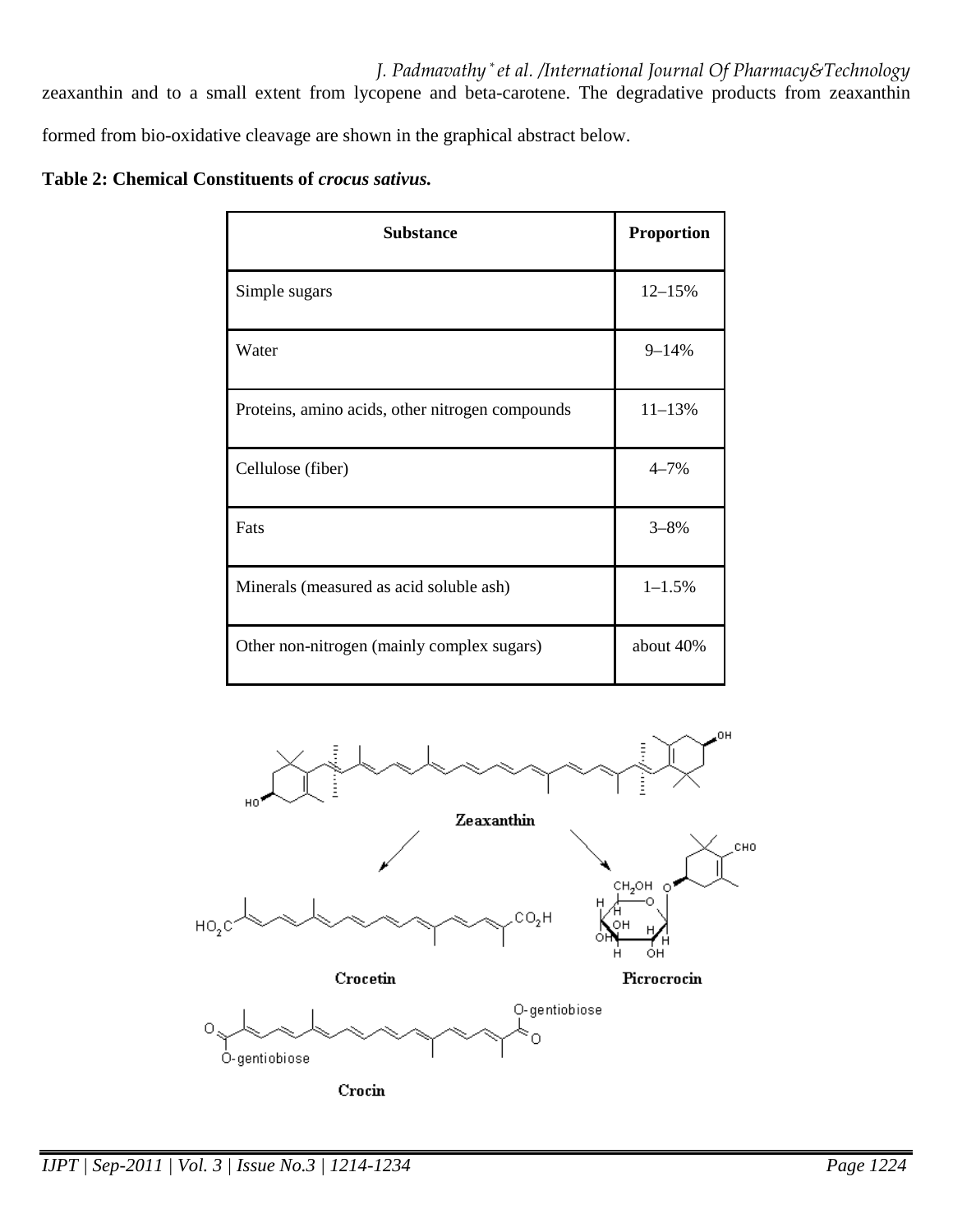

### **Structures of active chemical constituents**

#### **Pharmacology studies**

# **Toxicity:<sup>19</sup>**

No toxic effect was seen on human body with saffron consumption. But excess consumption leads to narcotic effects in the body.

### **Alzheimer's disease:20,21**

Saffron at the dose of 30 mg/day (15 mg twice per day) or donepezil 10 mg/day (5 mg twice per day) was

found to be effective similar to donepezil in the treatment of mild-to-moderate alzheimer's disease after 22 weeks.

# **Anti-depressant effect7, 22-23**

Antidepressants activity is due to increment in brain serotonin, norepinephrine and dopamine concentration. Some investigators have proposed that the extract may induce its anti-depressant activity via interaction with serotonin. 30mg/day of saffron yields mild to moderate anti–depressant effects and at this dose it has been found to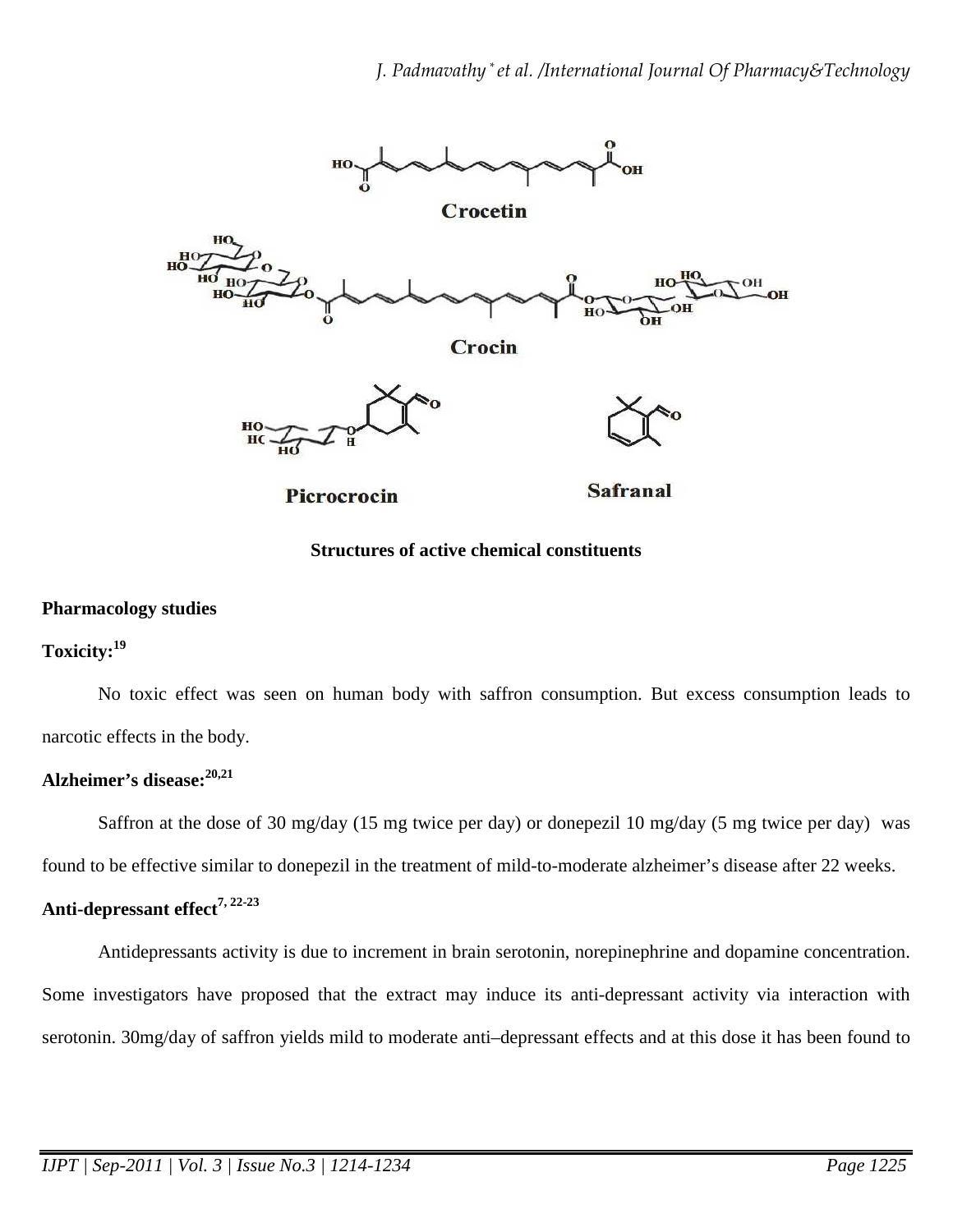*J. Padmavathy \* et al. /International Journal Of Pharmacy&Technology* be effective similar to Imipramine. It was also found that the side effects like dry mouth and sedation with Imipramine can also be reduced by using saffron as an anti-depressant agent.

## **Anti-oxidant effect24,25**

It was shown that, antioxidant activity of saffron carotenoids is more effective than safranal. However, the synergistic effect of all the bioactive constituents gives to saffron spice a significant antioxidant activity. The antioxidant activity of saffron compounds can protect DNA and tRNA from harmful chemical reactions in these ligand–polynucleotide complexes but in order to have a solid proof for that, further experimental work has to be performed in order to prove that the oxidation products of the saffron compounds does not harm DNA/tRNA.

### **Anti-inflammatory effect26,27**

Microglial cells play critical roles in the immune and inflammatory responses of the central nervous system (CNS). Crocin or crocetin represses microglial activation. Crocin and crocetin were shown to be effective in the inhibition of LPS-induced nitric oxide (NO) released from cultured rat brain microglial cells. These compounds reduced the LPS-stimulated productions of tumor necrosis factor-α, interleukin-1β, and intracellular reactive oxygen species. These compounds also effectively reduced LPS-elicited NF-κB activation. In addition, Crocin reduced NO release from microglia stimulated with interferon-γ and amyloid-β. In organotypic hippocampal slice cultures, both crocin and crocetin blocked the effect of LPS on hippocampal cell death. These results suggest that crocin and crocetin provide neuroprotection by reducing the production of various neurotoxic molecules from activated microglia.

### **Bactericidal effect28-30**

Safranal and crocin, the main compounds responsible for the flavouring and colouring are capable of exhibiting bactericidal effect in the order of 8-16 mg/mL and 64-128 mg/mL for safranal and crocin, respectively. These data suggest that these compounds, and probably their chemical relatives, are involved in the antibacterial activity of saffron, and that this effect can significantly reduce the risk of food contamination with Salmonella by this spice.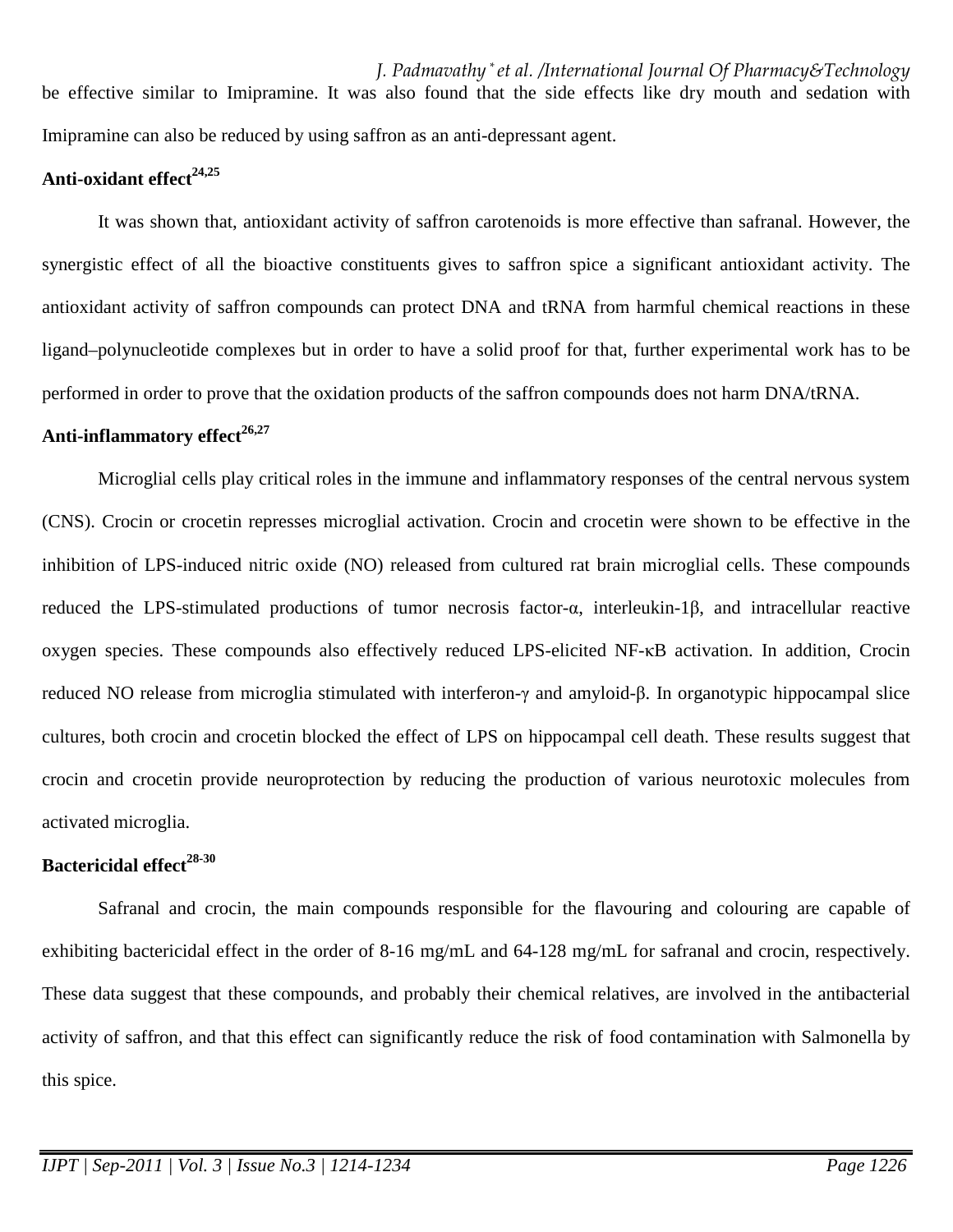### **Effect on coronary artery disease<sup>31</sup>**

Fifty milligrams of saffron dissolved in 100 ml of milk was administered twice a day to human subjects as reported in an Indian study published in 1998. The significant decrease in lipoprotein oxidation susceptibility in patients with coronary artery disease (CAD) indicates the potential of saffron as an antioxidant.

## **Effect on learning behavior and long-term potentiation32-37**

Several Japanese studies have reported that the saffron extract and two of its main ingredients crocin and crocetin, improved memory and learning skills in ethanol-induced learning behavior impairments in mice and rats. These results suggest that oral administration of saffron may be useful as treatment for neurodegenerative disorders and related memory impairment. Recently, it was shown that crocin isolated from saffron exhibits anti-apoptotic action in PC-12 cells treated with daunorubicin. These findings suggest that crocin inhibits neuronal death induced by both internal and an external apoptotic stimulus in highly differentiated cells (neurons). This selective behavior suggests important therapeutic implications, related to the fact that programmed cell death is reduced in cancer and increased in neurodegenerative disease.

#### **Anti cancer activity38-48**

Different hypotheses for the modes of anticarcinogenic and antitumor actions of saffron and its components have been proposed. One of the mechanisms for the antitumor or anticarcinogenic action of saffron and its components is the inhibitory effect on cellular DNA and RNA synthesis, but not on protein synthesis. A second suggested mechanism for the antitumor action of saffron and its constituents is the inhibitory effect on free radical chain reactions, because most carotenoids are lipid-soluble and might act as membrane-associated highefficiency free-radical scavengers, which is connected with their antioxidant properties. A third proposed mechanism by which the saffron extract exerts its antitumor effect isthe metabolic conversion of naturally occurring carotenoids to retinoids, but recently, it was reported that conversion carotenoids to vitamin A is not a prerequisite for anticancer activity . A fourth suggested mechanism is that the cytotoxic effect of saffron is connected with interaction of carotenoids with topoisomerase II, an enzyme involved in cellular DNA-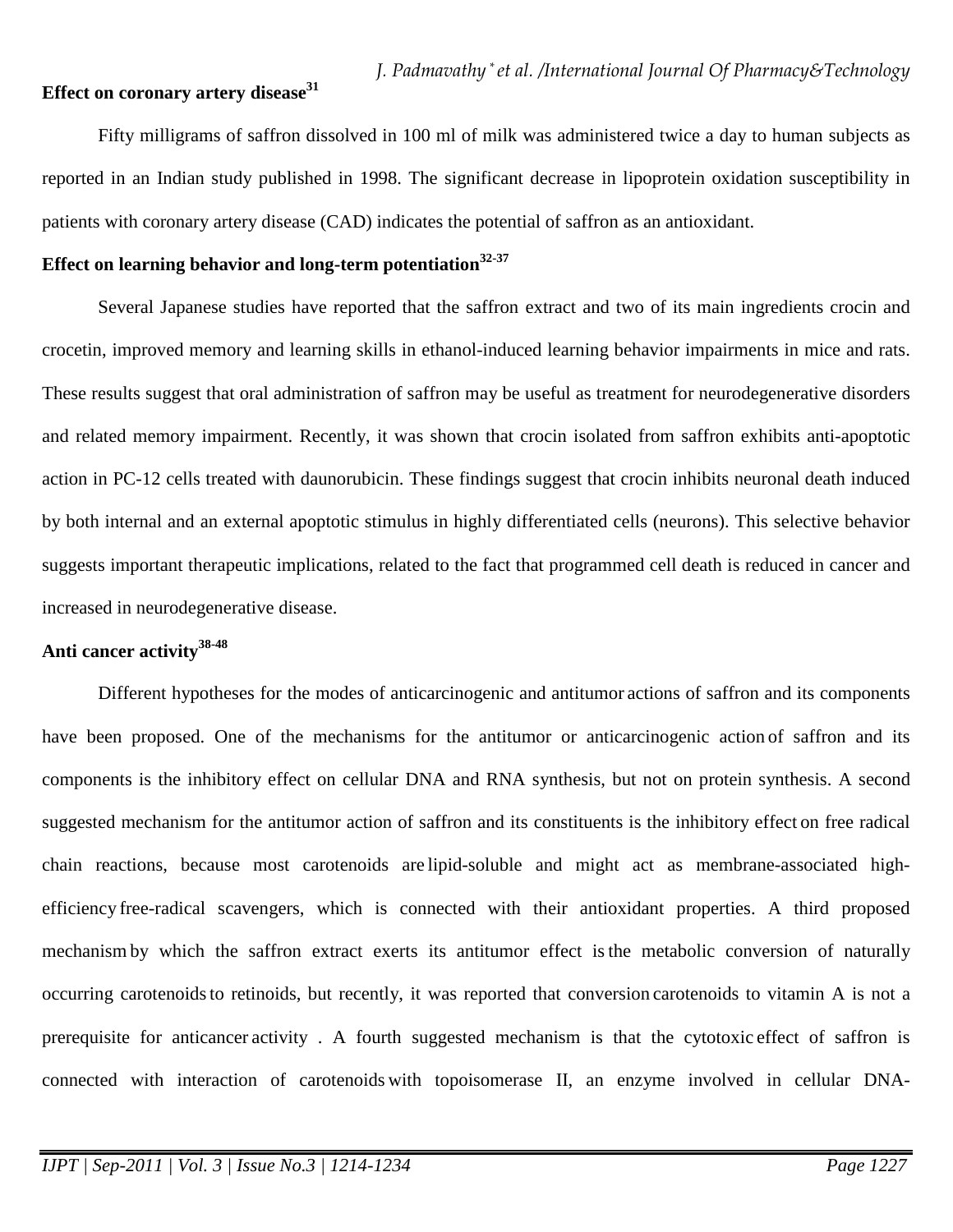# *J. Padmavathy \* et al. /International Journal Of Pharmacy&Technology*

protein interaction. Recently, several other mechanisms for the antitumor effect of saffron and its constituents have also been proposed. It was demonstrated that a novel glucoconjugate, isolated from corm and callus extract of saffron, caused swelling and local plasma membrane evagination, and it was suggested that cytotoxicity is mediated saffron, caused swelling and local plasma membrane evagination, and it was suggested that cytotoxicity is mediated<br>via extracellular fluid uptake. It was also reported that saffron contains lectins, and it might also be su antitumor activity of saffron is mediated via lectins. Treatment of tumor cells with saffron resulted in an increase in the level of intracellular sulphydryl compounds, and this could be one explanation for the potentiation of saffron cytotoxicity. Another suggested mechanism is that cytotoxic effect of carotenoids from saffron is mediated via apoptosis. Interesting studies indicate that encapsulation in amorphous polymer matrices of saffron extracts or saffron carotenoids greatly improves their stabilities and enhances their antitumor effects. More recently, it was shown that 7-irradiation, necessary for microbial decontamination, did not produce significant qualitative changes shown that 7-irradiation, necessary for microbial decontamination, did not produce significant qualitative changes<br>of volatile essential oil constituents of saffron, but induced a slight decrease in glycosides and an incre aglycone content in carotene constituents of saffron. This relative stability of saffron to irradiation should also be taken to account in the search for an explanation of the chemopreventive potential of this spice. Thus, although several hypotheses have been put forward, the exact mechanism(s) of anticarcinogenic and antitumor effects saffron and its main constituents are not clear at present. of tumor cells with saffron resulted in an increase<br>d be one explanation for the potentiation of saffr<br>effect of carotenoids from saffron is mediated<br>morphous polymer matrices of saffron extracts<br>ances their antitumor effe ced a slight decrease in glycosides and an increase in<br>relative stability of saffron to irradiation should also be<br>chemopreventive potential of this spice. Thus, although<br>chanism(s) of anticarcinogenic and antitumor effect

## **Anticonvulsant effect<sup>49</sup>**

In Iranian traditional medicine, saffron had been used as an anticonvulsant remedy. Recently, in experiments with mice using maximal electroshock seizure (MES) and pentylenetetrazole (PTZ) tests, Iranian scientists have demonstrated that the aqueous and ethanolic extracts of saffron possess anticonvulsant activity. These authors suggested that saffron extracts might be beneficial in both absence and tonic clonic seizures. ts have demonstrated that the aqueous and ethanolic extracts of saffron possess anticonvulsant activity.<br> **almic<sup>50,51,52</sup>**<br> *In vitro* experiments demonstrated a concentration-dependent protective effect of the carotenoid

# **Ophthalmic50,51,52**

its analogs on animal retina. Increased blood flow in the retina and choroid has been demonstrated. As a dietary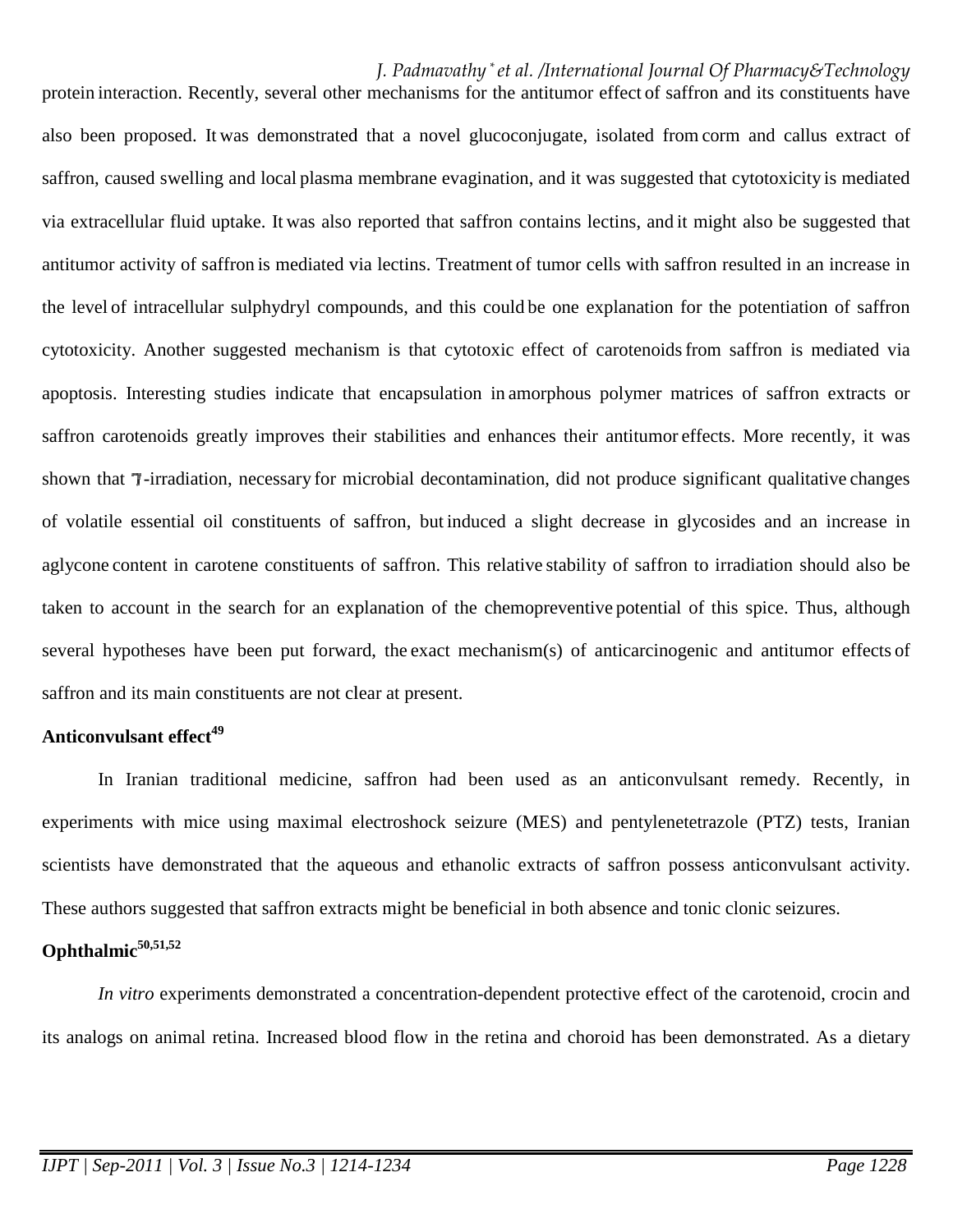*J. Padmavathy \* et al. /International Journal Of Pharmacy&Technology* supplement, saffron extract prevented retinal damage in rats, and it may have a role in the treatment of ischemic retinopathy and age-related macular degeneration.

#### **Other uses**

Saffron is also used for treating various skin ailments, skin fairness, indigestion, diarrhea, nausea, vomiting, body pains, nerve weakness, dysurea, impotency, erectile dysfunction, menstrual disturbances, fever, psoriasis<sup>53</sup> etc. **Conclusion:** 

Nature has gifted our planet earth with millions of species of the plants which are scientifically important. One among them being *Crocus sativus.* This plant is a boon to the human society. Therefore, the herbs are to be used for the treatment of any diseases and proper researches has to be carried out to prove it less harmful than the allopathic medicines. In this review, we have tried to present the important and the most recent findings on the uses of the plant, *Crocus sativus*.

## **References**

- **1.** Abdullaev, F.I. 1993. Biological effects of saffron. BioFactors. 4: 83-86.
- 2. Abdullaev, F.I. 2004. Biomedical properties of saffron and its potential use in cancer therapy and chemoprevention trials. Cancer Det. Preven. 28 (6):426-432.
- 3. Shultes RE. The kingdom of plants. In: Thomson WAR, editor. Medicines from the earth. New York, NY: McGraw-Hill Book Co.; 1978. p. 208.
- 4. Rios JL, Recio MC,Giner RM, Manez S. an update review of saffron and its constituents, 1996;10:189-93.
- 5. Duke, JA. Handbook of Medicinal Herbs. Boca Raton, Florida: CRC Press, 1985.
- 6. Deo, B. (2003). Growing saffron The world's most expensive spice. Crop & Food Research, 20, 1−4.
- 7. Akhondzadeh S, et al., Comparison of Crocus sativus and imipramine in the treatment of mild to moderate depression: a pilot double-blind randomized trial, Biomed Central Complementary and Alternative Medicine 2004; 4(1): 12.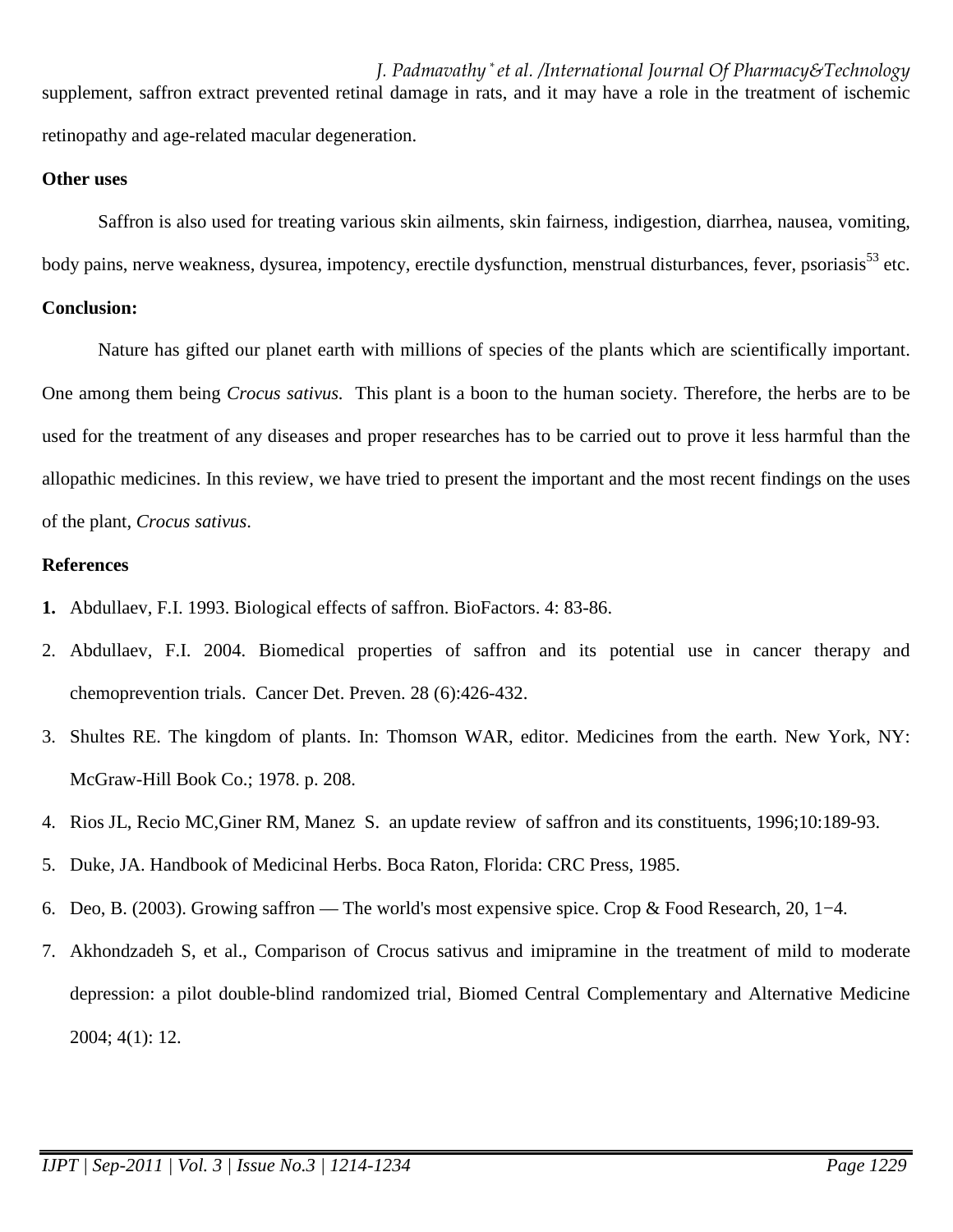- *J. Padmavathy \* et al. /International Journal Of Pharmacy&Technology* 8. Hill, T. (2004). The contemporary encyclopedia of herbs and spices: Seasonings for the global kitchen. Hoboken: John Wiley & Sons, Inc.
- 9. ISO Technical Specifications 3632-1/2. (2003). Saffron (Crocus sativus L.). Part 1: Specifications and Part 2: Test methods.
- 10. Noorbala AA, Hydro-alcoholic extract of Crocus sativus versus fluoxetine in the treatment of mild to moderate depression: a double-blind, randomized pilot trial, Journal of Ethnopharmacology 2005; 97(2): 281–284
- 11. Bucheker, R.; Eugster, C. H. Absolute configuration of picrocrocin. Helv. Chim. Acta 1973, 56, (3), 1121-1125.
- 12. Cadwallader, K.R.; Back, H.H.; Cai, M.; ACS Symposium Series, No. 166 (Spices), American Chemical Society, Pub., Washington DC, 1997, pp.66-79.
- 13. Teale; Stephen A.; Webster; Francis X.; Zhang; Aijun, New aggregation pheromone for the bark beetle Ips pini and uses thereof , United States Patent 5,167,955, December 1, 1992
- 14. Aslami, H.M. 2006. Saffron from Planting to Harvesting to Processing. 1<sup>st</sup> National Conference on Saffron, Heart, Afghanistan.
- 15. Rios, J. L., Recio, M. C., Giner, R. M., & Manez, S. (1996). A update review of saffron and its active constituents. Phytotherapy Research, 10, 189−193.
- 16. Alonso, G. L., Salinas, M. R., Garijo, J., & Sanchez-Fernadez, M. A. (2001). Composition of crocins and picrocrocin from Spanish saffron (Crocus sativus L.). Journal of Food Quality, 24(3), 219−233.
- 17. Carmona, M., Zalacain, A., Salinas, M. R., & Alonso, G. L. (2007). A new approach to saffron aroma. Critical Reviews in Food Science and Nutrition, 47, 145−159.
- 18. Maggi, L., Carmona, M., del Campo, C. P., Kanakis, C. D., Anastasaki, E., Tarantilis, P. A., et al. (2009). Worldwide market screening of saffron volatile composition. Journal of the Science of Food and Agriculture, 89(11), 1950−1954
- 19. Martin, G. 2002. Evaluation of the developmental toxicity of crocetin on *Xenopus* Food Chem. Toxicol . 40(7):959-964.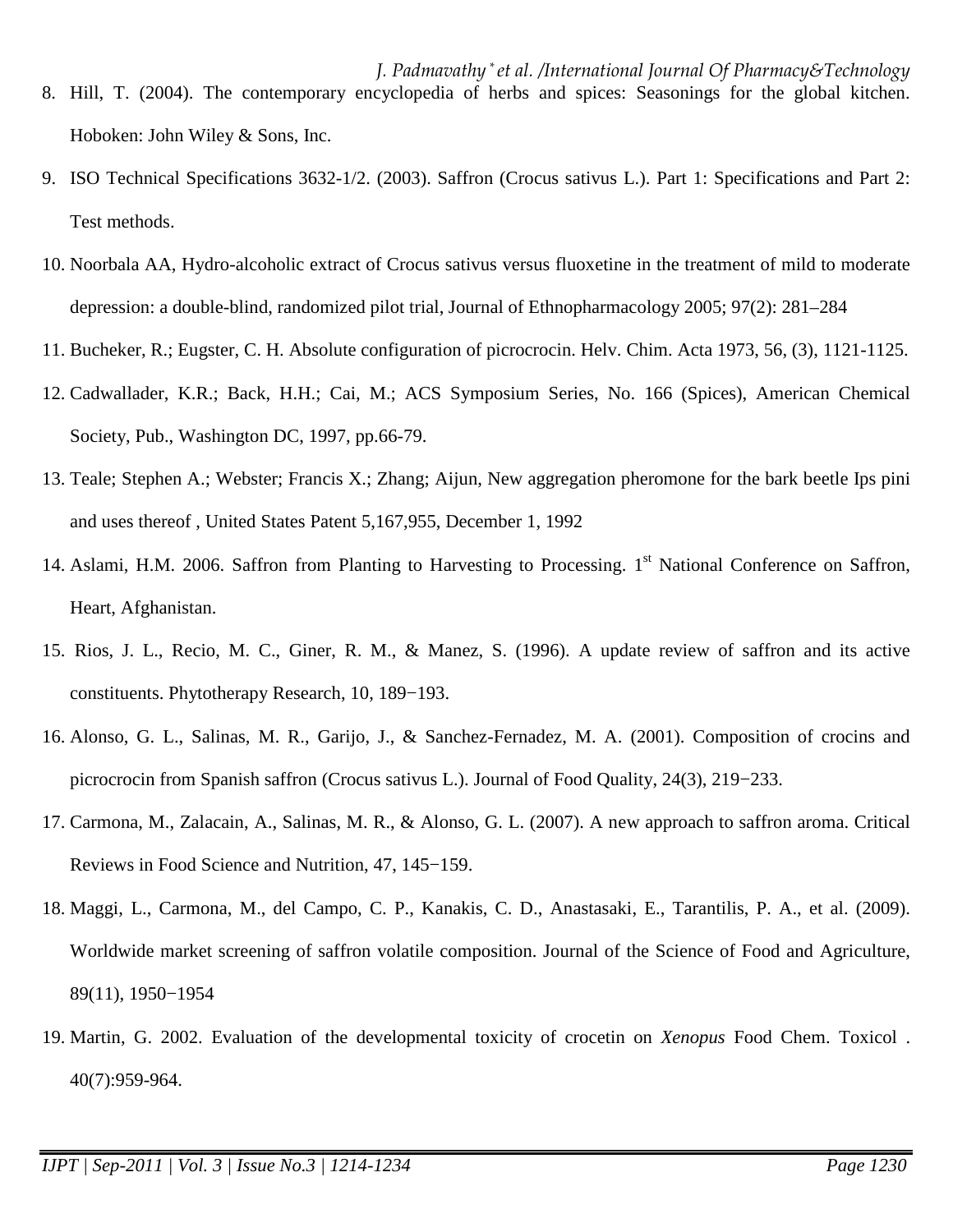- *J. Padmavathy \* et al. /International Journal Of Pharmacy&Technology* 20. Becker RE, Greig NH (2008) Alzheimer's disease drug development in beyond: problems and opportunities. Curr Alzheimer Res 5:346–357.
- 21. Tsuno N (2009) Donepezil in the treatment of patients with Alzheimer's disease. Expert Rev Neurother 9:591– 598.
- 22. Akhondzadeh Basti, A., Moshiri, E., Noorbala, A., Jamshidi, A., Abbasi, S. H., & Akhondzadeh, S. (2007). Comparison of petal of Crocus sativus L. and fluoxetine in the treatment of depressed outpatients: A pilot double-blind randomized trial. Progress in Neuro-Psychopharmacology & Biological Psychiatry, 31(2), 439−442.
- 23. Akhondzadeh, S., Fallah-Pour, H., Afkham, K., Jamshidi, A., & Khalighi-Cigaroudi, F. (2004). Comparison of Crocus sativus L. and imipramine in the treatment of mild to moderate depression: A pilot double-blind randomized trial. BMC Complementary Alternative Medicine, 4, 12.
- 24. Kim, Y.K., Jung, J.S., Lee, S.H., Kim, Y.W., 1997. Effects of antioxidants and Ca2+ in cisplatin-induced cell injury in rabbit renal cortical slices. Toxicol. Appl.Pharmacol. 146, 261–269.
- 25. Limaye, P.V., Raghuram, N., Sivakami, S., 2003. Oxidative stress and gene expression of antioxidant enzymes in the renal cortex of streptozotocin induced diabetic rats. Mol. Cell. Biochem. 243, 147–152.
- 26. Kaur, G., Han, S.J., Yang, I., Crane, C., 2010. Microglia and central nervous system immunity. Neurosurg. Clin. N. Am. 21, 43–51.
- 27. Graeber, M.B., Streit, W.J., 2010. Microglia: biology and pathology. Acta Neuropathol. 119, 89–105.
- 28. Sagoo, S. K., Little, C. L., Greenwood, M., Mithani, V., Grant, K. A., McLauchlin, J., et al. (2009). Assessment of the microbiological safety of dried spices and herbs from production and retail premises in the United Kingdom. Food Microbiology, 26, 39-43.
- 29. Gustavsen, S., & Breen, O. (1984). Investigation of an outbreak of Salmonella oranienburg infections in Norway, caused by contaminated black pepper. American Journal of Epidemiology, 119, 806-812.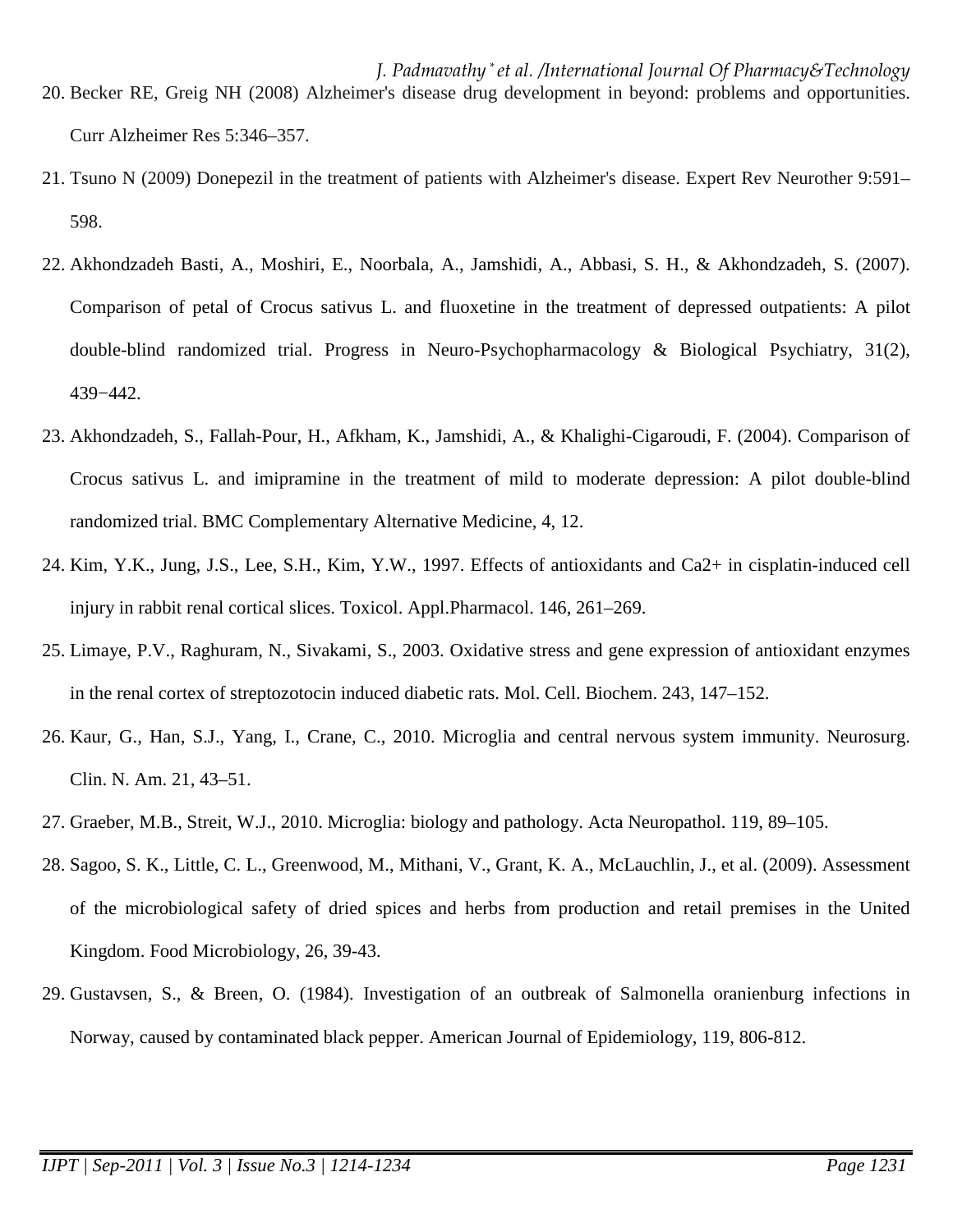- *J. Padmavathy \* et al. /International Journal Of Pharmacy&Technology* 30. Cosano, I., Pintado, C., Acevedo, A., Novella, J., Carmona, M., de la Rosa, C., et al. (2009). Microbiological quality of saffron from the main producer countries. Journal of Food Protection, 72, 2217-2220.
- 31. Verma SK, Bordia A. Antioxidant property of saffron in man. Indian J Med Sci 1998; 52(5):205–7.
- 32. Abe K, Saito H. Effects of saffron extract and its constituent crocin on learning behaviour and long-term potentiation. Phytother Res 2000; 14(3):49–52.
- 33. Abe K, Suguira M, Yamaguchi S, Shoyama Y, Saito H. Saffron extract prevents acetaldehyde-induced inhibition of long-term potentiation in the rat dentate gyrus in vivo. Brain Res 1999;851(1–2):287–9.
- 34. Zhang Y, Shoyama Y, Sugiura M, Satto H. Effects of Crocus sativus L. on the ethanol-induced impairments of passive avoidance performances in mice. Biol Pharm Bull 1994;17(2):217–21.
- 35. Sugiura M, Shoyama Y, Saito H, Abe K, Crocin. (crocetin di-gentiobiose ester) prevents the inhibitory effect of ethanol on long-term potentiation in the dentate gyrus in vivo. JPET 1994;271(2):703–7.
- 36. Sugiura M, Shoyama Y, Saito H, Nishiyama N. Crocin improves the ethanol-induced impairment of learning behaviors of mice in passive avoidance tasks. Proc Jpn Acad 1995;71(ser B):319–24.
- 37. Sugiura M, Saito H, Abe K. Ethanol extract of Crocus sativus L. antagonizes the inhibitory action of ethanol on hippocampal long-term potentiation in vivo. Phytother Res 1995;9:100–4.
- 38. Hans peterW, Deuter M, Imilda E: Chemoprevention of tobacco smoke induced lung carcinogenesis in mice. Carcinogenesis 21: 977–82, 2000.
- 39. Anto RJ, Mukhopadyah A, Denning K, Aggarwal BB: Curcumin induces apoptosis through activation of caspase-8, BID cleavage and cytochrome *c* release: its suppression by ectopic expression of Bcl-2 and Bcl-xl. Carcinogenesis 23: 143–50, 2002.
- 40. Stephen S, Pramod Upadhaya, Mingyao Wang, Robin L. Bliss, Edward J. Mcintee, Patrick MJ Kenney: Inhibition of lung tumorigenesis in A/J mice by N-acetyl-S-(N-2-phenethylthiocarbamoyl)-L- cysteine and myo-inositol, individually and in combination. Carcinogenesis 29: 1455–1461, 2002.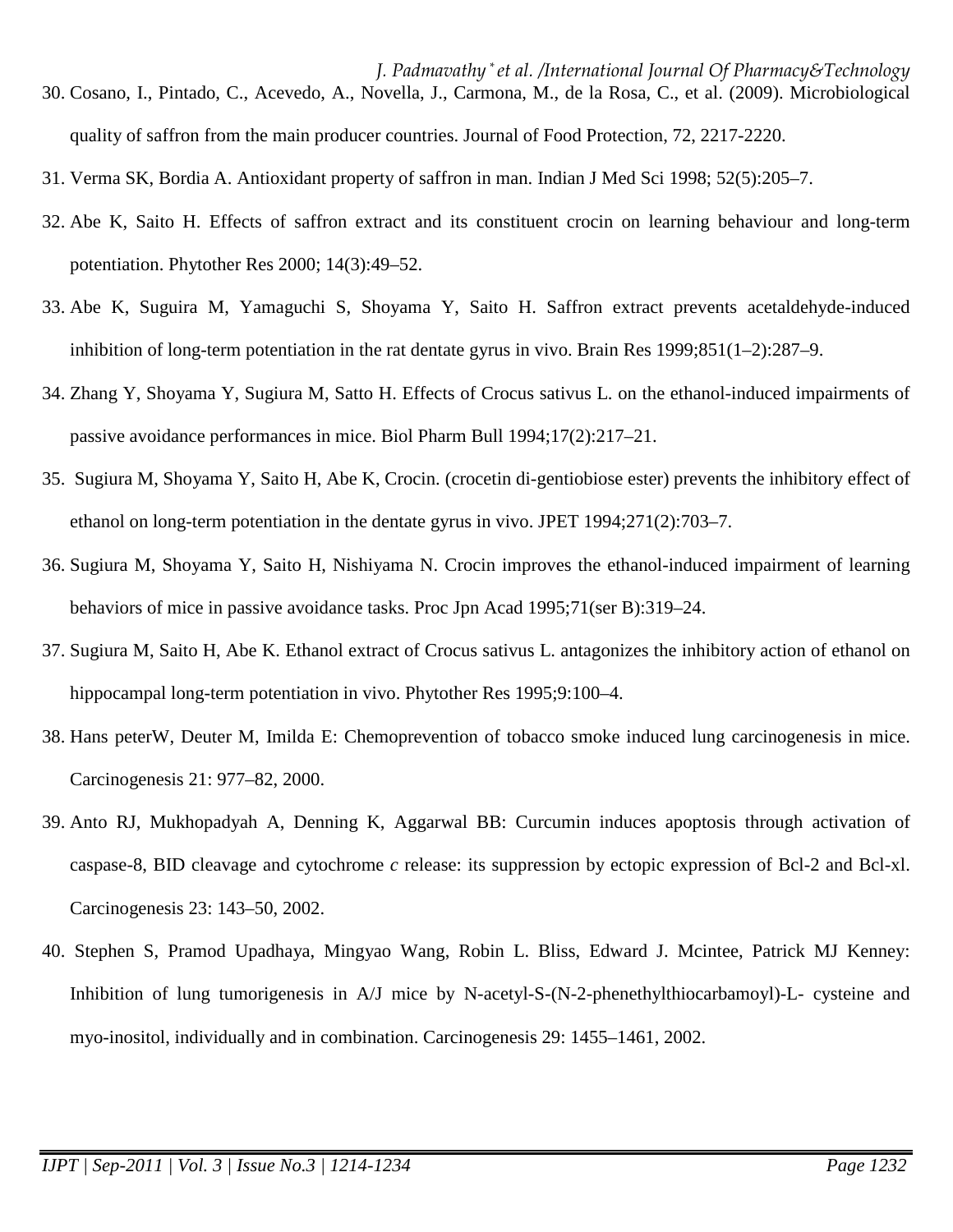- *J. Padmavathy \* et al. /International Journal Of Pharmacy&Technology* 41. Demming-Adams B, Gilmore AM, Adams WW: *In Vivo Functions Of Carotenoids In Higher Plants*, FASEB Journal 10: 403–412, 1996.
- 42. Jagadeswaran R, Thirunavukkarasu C, Gunasekaran P, Nalini Ramamurthy, Sakthisekaran D: *In vitro* studies on the selective cytotoxic effect of crocetin and quercetin. Fitoterapia 71: 395–399, 2000.
- 43. Abdullaev FI: Cancer chemopreventive and tumoricidal properties of saffron (*Crocus sativus,*L*).* Exptl Biol Med 227: 20–5, 2002.
- 44. Chang VC, Lin YL, Lee MJ, Show SJ, Wang CJ: Inhibitory effect of crocetin on benzo(a)pyrece genotoxicity and neoplastic transformation in C3H1OT1/2 cells. Anticancer Res 765: 3603–3608, 1996.
- 45. Nair SC, Pannikar B, Pannikar KR: Antitumour activity of saffron (*Crocus sativus*). Cancer Lett 57: 109–14, 1991.
- 46. Salomi MJ, Nair SC, Panikkar PR: Cytotoxicity and nonmutagenicity of *Nigela sativa* and saffron (*Crocus sativus*) in vitro. Proc Ker Congr 5: 244, 1991.
- 47. Tarantilis PA, Tsoupras G, Polissiou M: Determination of saffron (*Crocus sativus*. L) components in crude plant extract using HPLC-UV Visible photodiode-array detection-mass spectrometry. J Chromatography 699: 107–18, 1995.
- 48. Daly ES: Protective effect of cystein and vitamin A, *Crocus sativus* and *Nigela sativa* extracts on cysplatin induced toxicity in rats. J Pharm Belg 53: 93–5, 1998.
- 49. Hosseinzadeh H and Khosravan V, *Anticonvulsant effects aqueous and ethanolic extracts of Crocus sativus stigmas in mice*, Archives of Iranian Medicine 2002; 5: 44–47.
- 50. . Xuan B, Zhou YH, Li N, Min ZD, Chiou GC. Effects of crocin analogs on ocular blood flow and retinal function. J Ocul Pharmacol Ther . 1999;15(2):143-152.
- 51. Laabich A, Vissvesvaran GP, Lieu KL, et al. Protective effect of crocin against blue light- and white lightmediated photoreceptor cell death in bovine and primate retinal primary cell culture. Invest Ophthalmol Vis Sci. 2006;47(7):3156-3163.